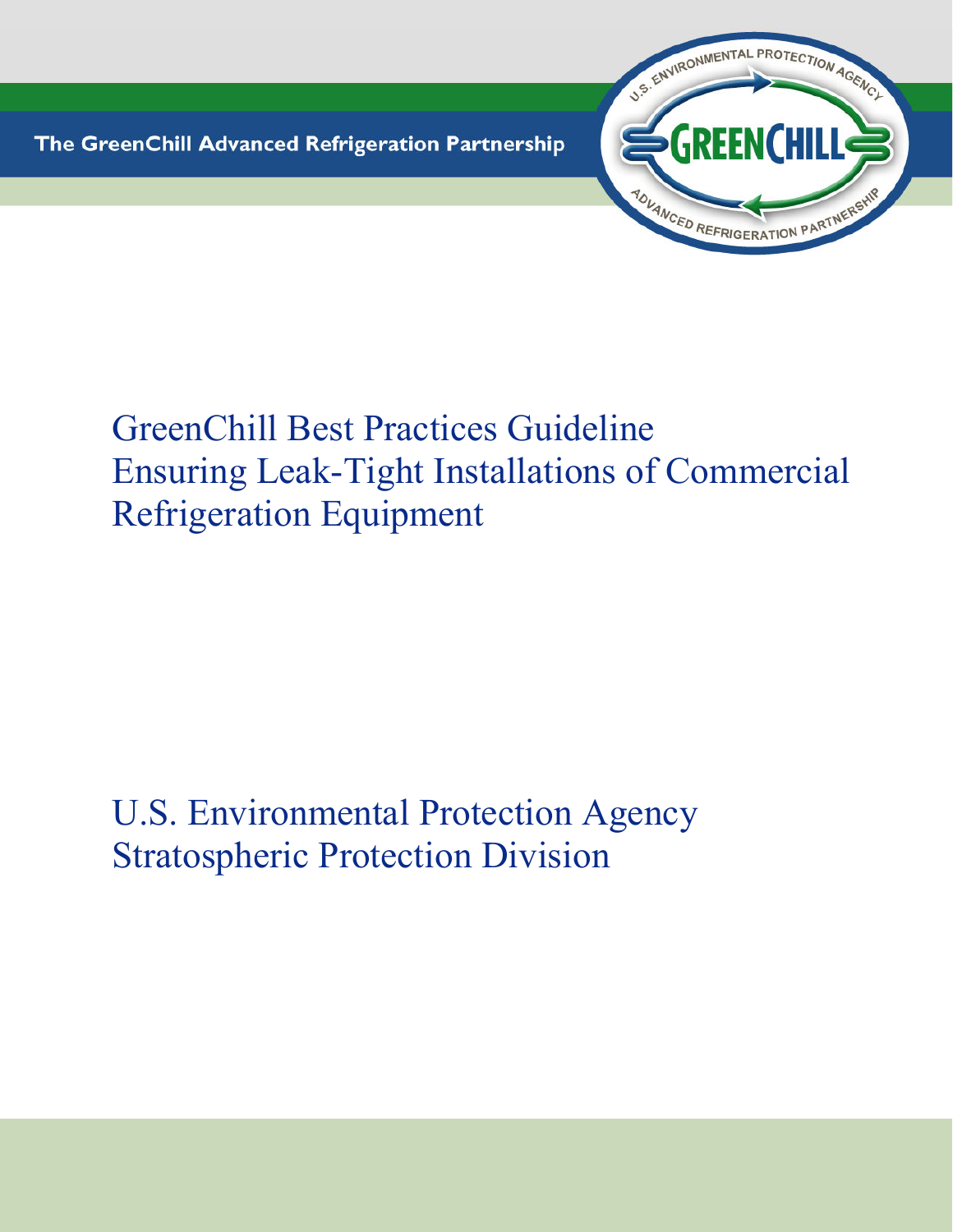# **GreenChill Best Practices Guideline Ensuring Leak-Tight Installations of Refrigeration Equipment**

GreenChill recommends the following procedures as best practices, to ensure that your refrigeration equipment is leak-free when installed, unless local codes or system design restraints require otherwise. **Always adhere to testing procedures required by local codes, and do not exceed system design pressures. Make sure pressure used is in compliance with local codes and that you meet all local code requirements for rough-in inspection.** 

**Attention: Always follow safety standards. Ensure proper ventilation at all times.** 

#### **1. Pre-Check**

Before beginning the leak check procedures, carry out the following pre-check:

- visually inspect refrigerant lines and joints for proper piping assembly and installation;
- ensure proper bracing;
- ensure that there are no metal to metal contact points;
- manually verify that all mechanical joints are tight;
- ensure tightness of all electrical connections; and
- check phase monitor for correct polarity.

**2. Isolate components not suitable for the pressure levels contained in these Guidelines. Warning: some components are not suitable for high pressure levels, including, but not limited to, some compressors, pressure transducers, and safety relief valves. Check with the component manufacturer if any doubt exists as to whether certain components should be isolated from the rest of the system during pressure tests.** 

**3. Before beginning the pressure test in step 5, ensure all defrost heaters are disconnected or by-passed.** 

#### **4. Open all valves, either manually or by energizing the solenoids, including the following:**

- ball valves to circuits, branches, satellites, condenser, heat reclaim, receiver, etc.;
- main liquid line solenoid valve;
- suction stop EPR valves;
- both sides of condenser and heat reclaim piping; and
- de-energize the solenoid valves (which are normally open).

2 The lead authors of this Guideline and the organizations to which they belong do not assume responsibility for any omissions or errors, nor assume liability for any damages that result from the use of the Guideline. Always check with your component manufacturers before undertaking any action that may affect your equipment.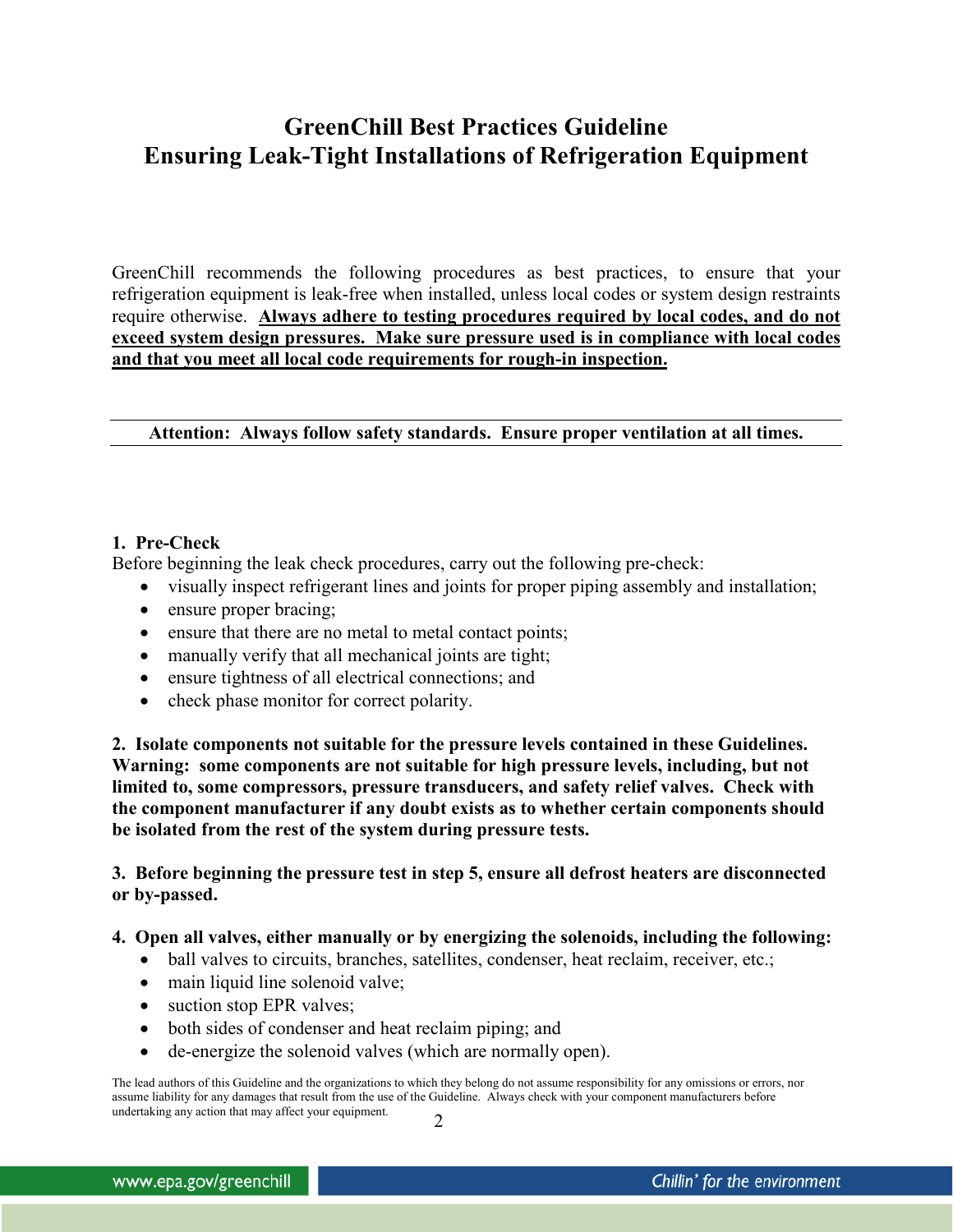### **5. Pressure Testing for leaks**

- Charge system with regulated dry nitrogen and the appropriate tracer gas to bring system pressure up to 300 psig minimum. GreenChill does not condone the use of fluorinated refrigerants (all CFCs including R-12, all HCFCs including R-22, HFCs) as tracer gases. CFCs and HCFCs may not be used due to the harm they cause to the earth's ozone layer.
- Check system access points to verify pressurization.
	- o Note: Branches may be tested in segments to reduce the time needed to locate leaks and associated wasted test gas. However, for the final test, all valves must be open.
- If leak is found, carry out the following procedure:
	- o isolate leak from rest of system;
	- o repair leak;
	- o retest area to verify leak has been repaired;
	- o re-pressurize the area to 300 psig; and
	- o before continuing, make sure all valves that were closed to isolate the leak are opened again after the leak has been repaired.
- After system has been checked for leaks and all leaks have been repaired and retested, the system must stand, unaltered, for 24 hours with no more than  $a +/1$  pound pressure change from 300 psig, using the same gauge. Ambient air temperature changes may lead to a slight increase or decrease in pressure.
- If system does not drop below 300 psig within the 24 hours, the system is then ready to be evacuated.
- Release the nitrogen charge to the atmosphere (make sure you have adequate ventilation).

#### **6. Pre-Evacuation**

Nitrogen, air, and moisture can remain in the system if the system is not properly evacuated. Moisture causes expansion valve ice blockage, wax build up, and acid in the oil.

Before beginning the evacuation process, make sure you observe the following:

- ensure system is completely depressurized;
- plan procedures so breaking the vacuum with refrigerant does not introduce contaminates into the system;
- the evacuation pump should be connected to three points on the rack, unless the system is small (if the system is small, the evacuation pump may only need to be connected at 2 points);
	- $\circ$  the  $\frac{3}{8}$  inch flare ports are ideal for these connections,
	- o copper lines are preferred over hoses, and
	- o if any hoses are used, they must be special vacuum hoses, as standard pressure hoses tend to collapse under high vacuum and increase the time required to fully evacuate the system;
- Vacuum pump:
	- o Vacuum pumps should be rated at 8 cfm or larger. Pumps should be connected to several branch circuits to access all components of the system.

<sup>3</sup> The lead authors of this Guideline and the organizations to which they belong do not assume responsibility for any omissions or errors, nor assume liability for any damages that result from the use of the Guideline. Always check with your component manufacturers before undertaking any action that may affect your equipment.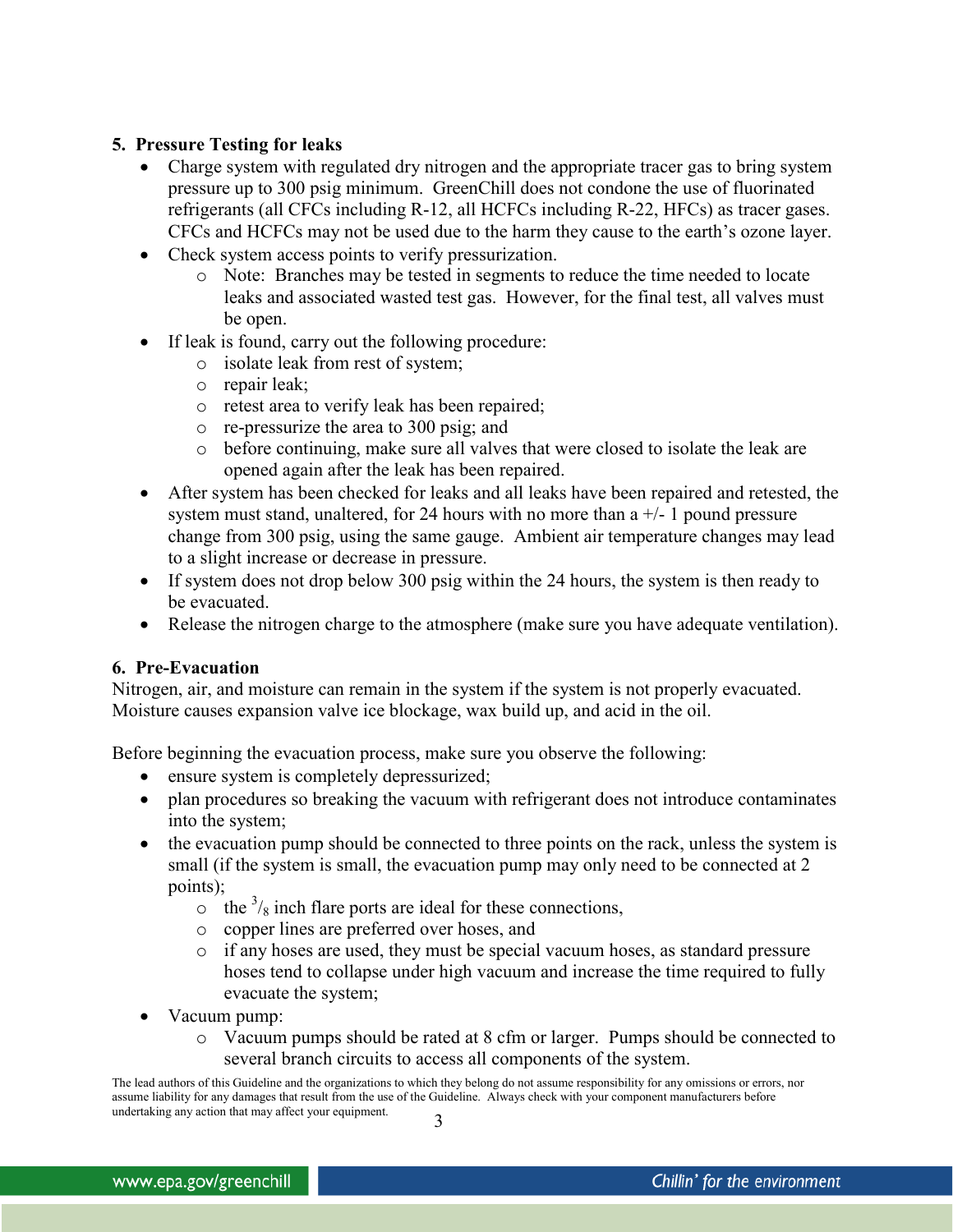- ∗ *Be sure each pump is tested prior to use and vacuum sensors are in working order. The pump must be able to achieve a vacuum of at least 300 microns. Test vacuum gauges and vacuum sensors according to manufacturer's instructions.*
- o Use clean vacuum pump oil as recommended by the pump manufacturer.
- o Make sure electrical connections to the pump are secure and uninterrupted.
- o Check all vacuum pump connections for leaks.
- o Monitor the pump for signs of normal operation (e.g. "vapor" from the pump exhaust early in the procedure that tapers off).
- Lines and valves:
	- o Use all copper lines or hoses that are suitable for vacuum duty.
	- o Use packless valves.
	- o One large vacuum pump can be used, if a header is connected to three different points on the system.
	- o All schrader valve caps need to be properly tightened and checked. Check the condition of o-ring in Schrader valve caps.
	- o All access valves need to be properly tightened and o-rings intact. In a deep vacuum, the stems will draw in and cause a loss of vacuum. This will not be noticed during a pressure test.
- Micron vacuum gauge (digital, analog, LED)
	- o Before beginning evacuation, calibrate the micron gauges per manufacturer's instructions.
	- $\circ$  Verify with a gauge that the vacuum pump can pull a vacuum of at least 300 microns.
	- o Measure vacuum at a minimum of two locations. These two locations must be at the most extreme positions of the system.

## **7. Stairstep Evacuation Procedure**

#### *Vacuum requirements may be dictated by customer and/or code requirements.*

- Pull a system vacuum down to at least  $1000$  microns  $(+/- 50$  microns) and close the vacuum header valves. If the system cannot pull a vacuum at any step and returns to atmospheric pressure, which is an indication of a leak, test for and repair the leak using the previously described procedure with tracer gas.
- If the 1000 micron vacuum holds for 30 minutes, break the vacuum with dry nitrogen to a pressure of 2 psig

#### ∗ *Do not exceed micron gauge transducer limits or transducer will be damaged!*

- Install system suction and liquid drier cores.
- Pull a second vacuum to a minimum of 500 microns.
- Close vacuum header valves.
- If the 500 micron vacuum holds for a minimum of 30 minutes, then break the vacuum with the refrigerant to be used in the system to a pressure of 2 psig.
- Pull a third vacuum to a minimum of 300 microns.
- Close vacuum header valves and allow system to stand for a minimum of 24 hours.
- If the 300 micron vacuum holds for 24 hours with a maximum drift of 100 microns over the 24 hour period, then the system is ready to be charged with refrigerant.

<sup>4</sup> The lead authors of this Guideline and the organizations to which they belong do not assume responsibility for any omissions or errors, nor assume liability for any damages that result from the use of the Guideline. Always check with your component manufacturers before undertaking any action that may affect your equipment.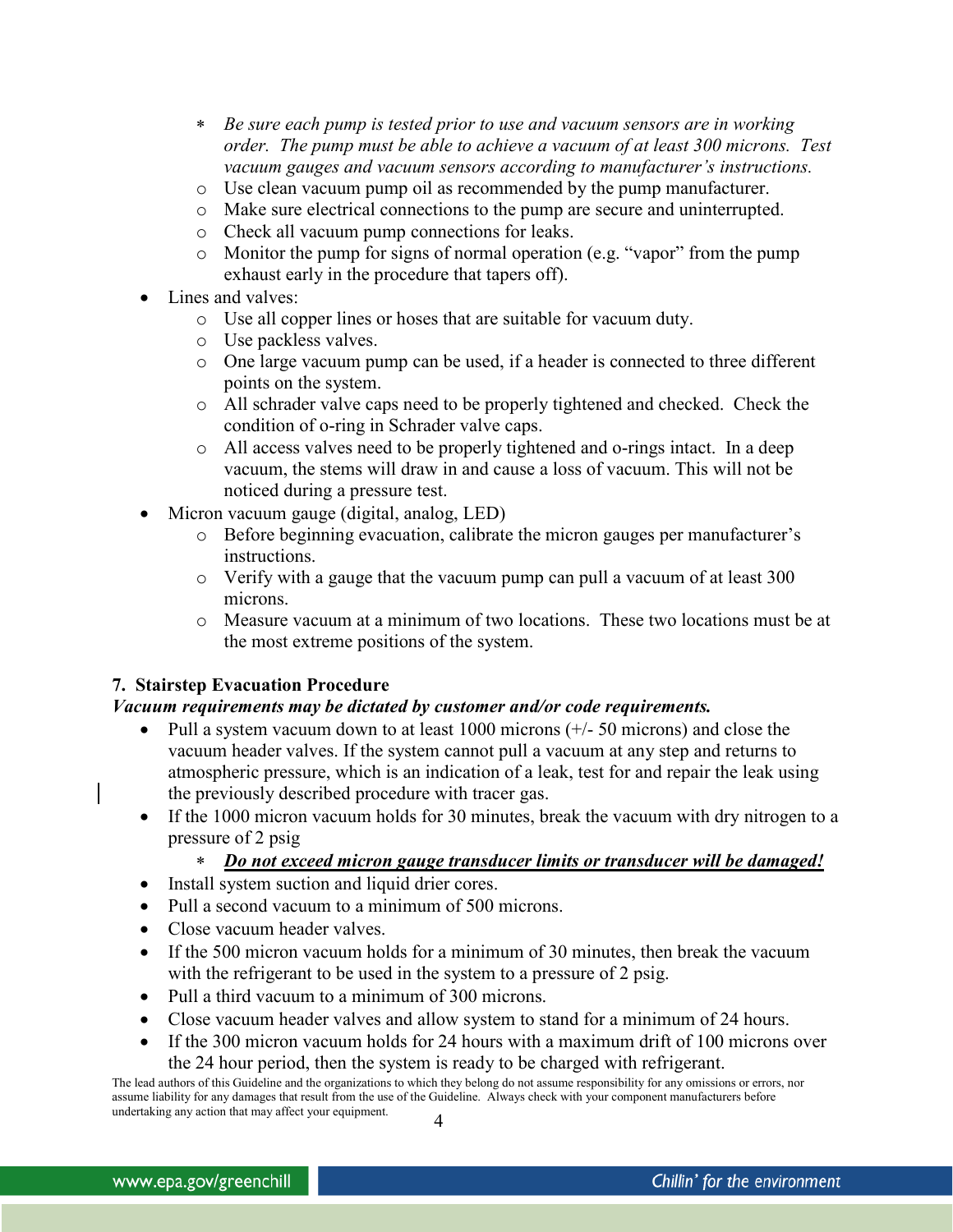- Break the vacuum with the refrigerant to be used in the system and charge the system with refrigerant.
- Add liquid line driers and oil to the compressors, oil separator and oil reservoirs, if equipped.

### **8. Charging**

- Leave open:
	- o Ball Valves to circuits, satellites, condenser, heat reclaim, receiver
	- $\circ$  Main liquid line solenoid valve should now be under control of the electronic controller
	- o Branch circuit liquid line solenoid valves back out manual open stems
	- $\circ$  Suction Stop EPR should now be under control of the electronic controller
	- o Split condenser should be operating under pressure controls
	- o Verify operation of condenser fans and rotation direction
	- o Verify operation of case and evaporator fans to avoid flood back
- Close ball valve immediately downstream of the receiver.
- Connect proper refrigerant tank to receiver access port through a liquid line drier.
- Charge receivers to 60% on the liquid gauge or to the point of pressure equalization
- Disconnect refrigerant tank from the receiver access port
- Open ball valve immediately downstream of the receiver
- Continue charging system by connecting proper refrigerant drum to the suction header
	- o Start the compressor with the lowest capacity rating to speed up charging process
	- o Isolate refrigerant circuit liquid line and charge through that port
	- o Charge system to 30% of the receiver on the liquid gauge
	- o Set compressor and all pressure controls
	- o Suction pressure should remain below a pressure corresponding to zero degrees Fahrenheit low temp system. Suction pressure should remain below a pressure corresponding to forty degrees Fahrenheit for medium temp system
	- o Turn on additional compressors as needed
	- o Avoid adding more oil until system is properly charged

#### **9. Final Check**

• Now that the system is operational, conduct a complete walk-through of the system with a leak detector to make sure no leak has occurred in mechanical fittings due to vibration or pipes rubbing together.

The lead authors of this Guideline and the organizations to which they belong do not assume responsibility for any omissions or errors, nor assume liability for any damages that result from the use of the Guideline. Always check with your component manufacturers before undertaking any action that may affect your equipment. 5